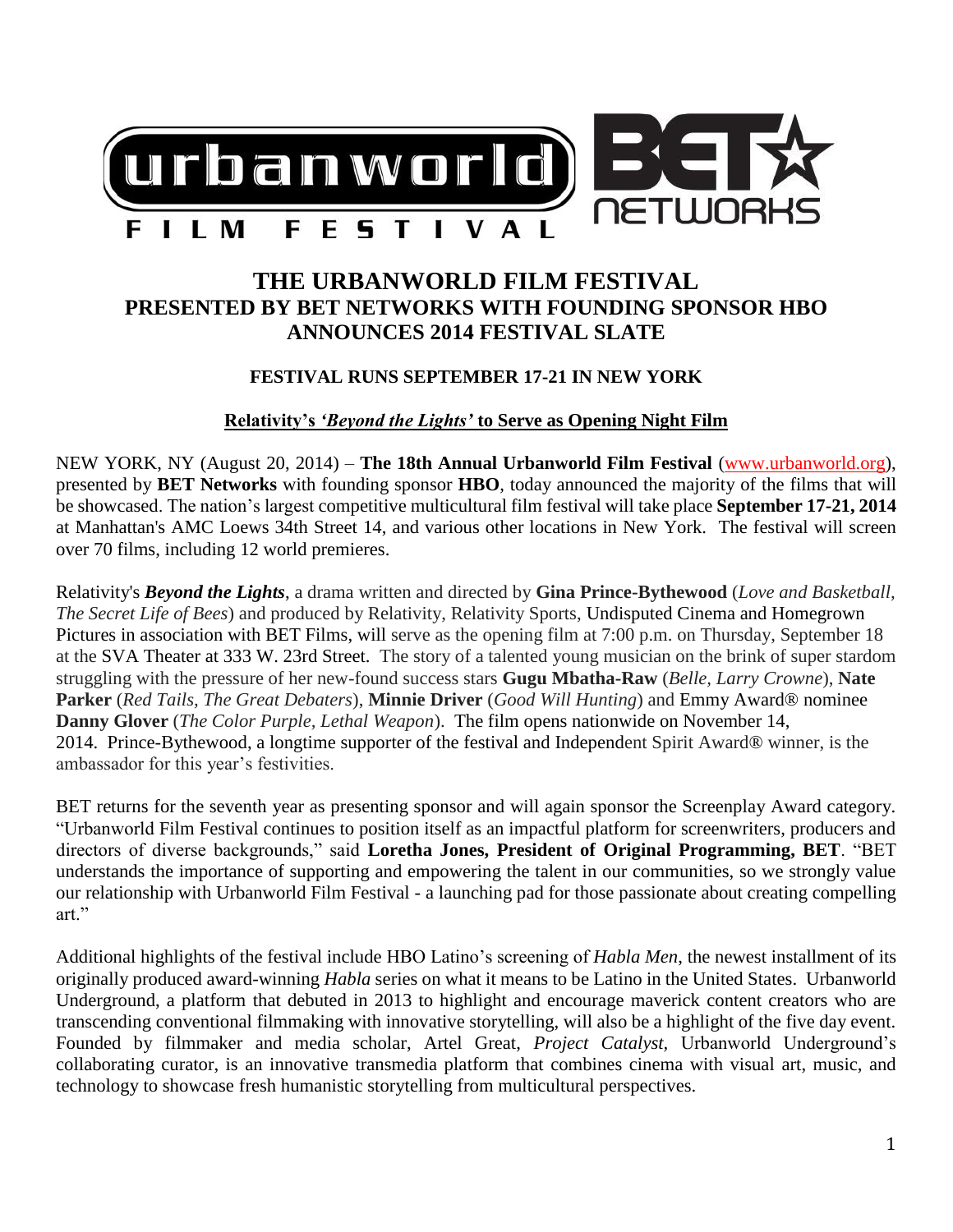"Our 2014 film slate reflects the significance and esteem the festival has achieved over the past 17 years. As the largest multicultural festival, we continue to strive to make Urbanworld 'THE' destination for filmmakers and studios to connect with a diverse movie-going audience," said **Gabrielle Glore**, **Executive Producer and Head of Programming, Urbanworld**. "This year, we are excited to add an even deeper variety of international films, as well as content that targets the Latino community. With BET and HBO as our partners, we are able to continue to highlight stories that the world needs to see."

# **URBANWORLD 2014 FILM SLATE**

#### **OPENING NIGHT FILM**

Beyond the Lights – Directed by Gina Prince-Bythewood (USA) – US Premiere

#### **SPOTLIGHT EVENTS**

Avenues - Directed by Aaref Rodriguez (USA) - Hosted by HBO Latino

Blood and Bone - Directed by Ben Ramsey (USA) - Hosted by Cinemax - Curated by Urban Action Showcase Habla Men - Hosted by HBO Latino

Purple Rain - Directed by Albert Magnoli (USA) - 30th Anniversary Sing-A-Long

Sleep Dealer – Directed by Alex Rivera (Mexico) - Hosted by The National Association of Latino Independent Producers Urbanworld Underground - Curated by Project Catalyst

- $\bullet$  Jo Directed by April A. Wilson (USA)
- La Solitaria Directed by Nelson Isava (USA)
- Page 36 Directed by Nelsan Ellis (USA)
- The Unseen Beauty Directed by Gabriel de Urioste (USA)
- Touch Directed by Shola Amoo (United Kingdom)
- Trust  $&Estates Directed by Jeanette Bonds (USA)$

### **NARRATIVE FEATURE FILMS**

Brooklyn – Directed by Pascal Tessaud (France) - US Premiere Christmas Wedding Baby – Directed by Kiara Jones (USA) - World Premiere Cry Now – Directed by Alberto Barboza (USA) - New York Premiere Difret – Directed by Zeresenay Berhane Mehari (Ethiopia) God Loves The Fighter – Directed by Damian Marcano (Trinidad & Tobago) - New York Premiere In the Morning – Directed by Nefertite Nguvu (USA) - World Premiere Lake Los Angeles – Directed by Mike Ott (USA) - New York Premiere Los Angeles – Directed by Damian John Harper (Mexico) - New York Premiere Love Magical – Directed by Justin Foran & Jason Sokoloff - World Premiere Montana – Directed by Mo Ali Out of Comp (UK) - US Premiere Night Has Settled – Directed by Steve Clark (USA) Unsound – Directed by Darious Britt (USA) What It Was – Directed by Daniel Armando (USA)

### **DOCUMENTARY FEATURE FILMS**

12 Months – Charysse Tia Harper (USA) - World Premiere Finding Samuel Lowe – Directed by Jeanette Kong (USA) Hating Obama – Directed by Marquis Smalls (USA) - World Premiere Lucky – Directed by Laura Checkoway (USA) Sewing Hope – Directed by Derek Watson (Uganda) - New York Premiere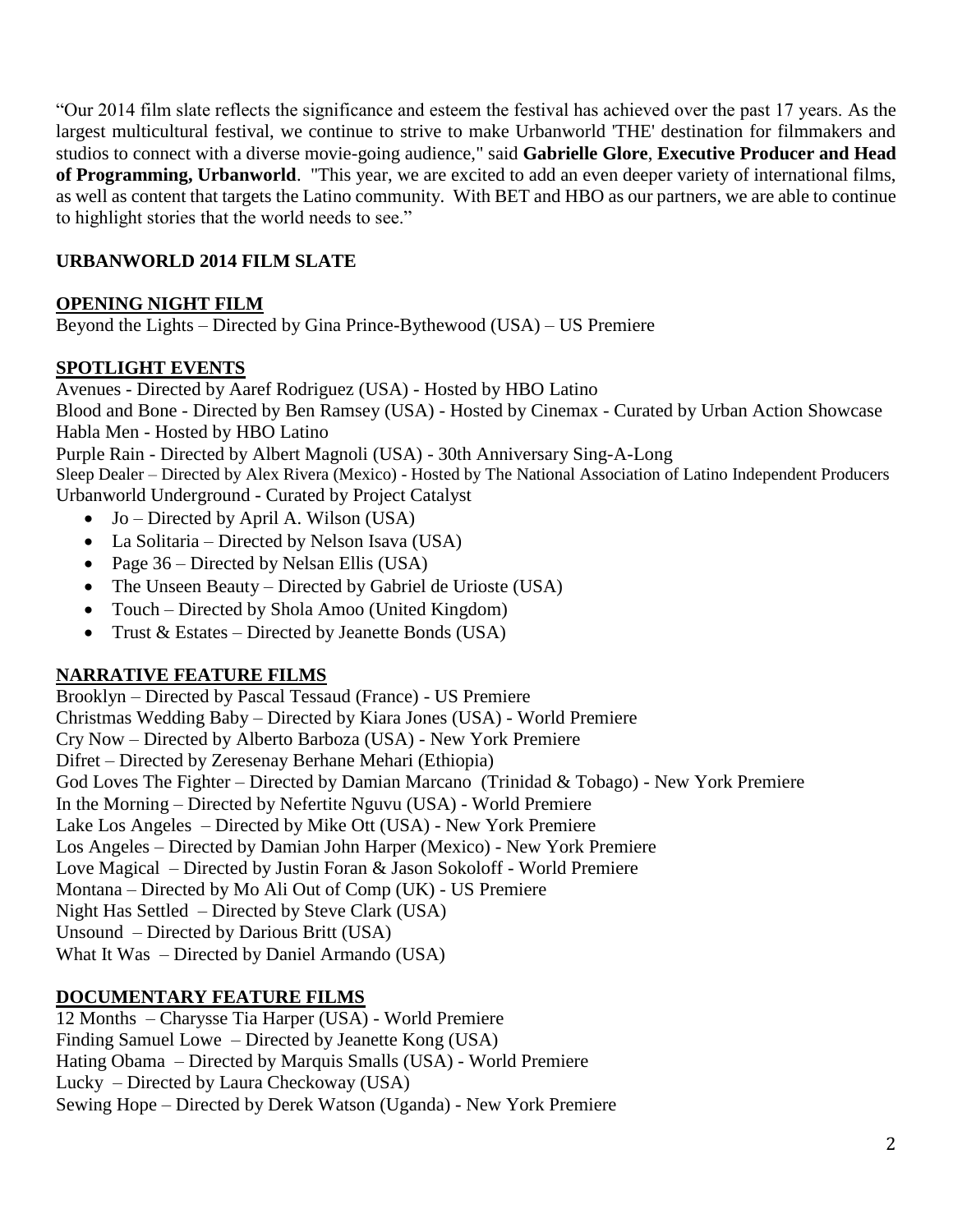## **DOCUMENTARY FEATURE FILMS (con't)**

SODIQ – Directed by Adeyemi Michael (UK) The Hip-Hop Fellow – Directed by Kenneth Price (USA) - New York Premiere

## **DOCUMENTARY SHORT FILM**

Bookin – Directed by John Kerkscey (USA)

### **ANIMATED SHORT FILM**

Nine - Directed by Wanichaya Phraejunya & Chawalit Kaewmanee (Thailand)

#### **NARRATIVE SHORT FILMS**

Afronauts – Directed by Frances Bodomo (USA) Anatomy of Assistance – Directed by Cory Bowles (Canada) - New York Premiere Barrio Boy – Directed by Dennis Shinners (USA) Berea – Directed by Vincent Moloi (South Africa) - East Coast Premiere Celluloid Dreams – Directed by Jonathan Dillon (USA) - New York Premiere Contamination – Directed by R. Shanea Williams (USA) - New York Premiere ContentMode x J. Cooper Present "206" Starring David Oyelowo – Directed by J. Cooper (USA) For The Birds – Directed by Tara Atashgah (USA/Iran) Full-Windsor – Directed by Faraday Okoro (USA) - New York Premiere Habeas Corpus – Directed by Booker T. Mattison (USA) - New York Premiere Hechki (Hiccups) – Directed by Kartik Singh (USA) - World Premiere Hermanas – Directed by Cristina Kotz Cornejo (Mexico) - East Coast Premiere Hypebeasts – Directed by Jessica dela Merced (USA) Isaiah's Birthday – Directed by Shawn Gerrard (Canada) - World Premiere J-1 – Directed by Geoffrey Guerrero (USA) Jaya – Directed by Puja Maewal (India) - New York Premiere Jenny & Lalo – Directed by Janine Salinas Schoenberg (USA) - East Coast Premiere L'Autre Feme – Directed by marie KA (Senegal) - East Coast Premiere Midday Crisis – Directed by Jeff Man (USA) - New York Premiere Milk & Honey – Directed by Daniel Pfeffer (USA) Missing Grandma – Directed by Adel L. Morales (USA) - World Premiere Muted – Directed by Rachel Goldberg (USA) One Past – Directed by Juli S. Kobayashi (USA) - World Premiere Pitahaya – Directed by Albert Espinosa (Spain) - New York Premiere Present Trauma – Directed by Mark D. Manalo (USA) - East Coast Premiere Serena Strong – Directed by Philiane Phang (USA) - World Premiere Seventh Grade – Directed by Stefani Saintoge (USA) Silencio Chino – Directed by Javier Melero De Luca (Venezuela) - US Premiere Sketch – Directed by Stephen T. Barton (USA) - New York Premiere Strings Attached – Directed by Nelcie Souffrant (USA) - New York Premiere The Bravest, The Boldest – Directed by Moon molson (USA) - New York Premiere The End Again – Directed by Crystle C. Roberson (USA) - New York Premiere Tobacco Burn – Directed by Justin Liberman (USA) - New York Premiere Tonsure – Directed by Fred Bumaye (USA) - World Premiere Woman In Fragments – Directed by Qun Xhou (USA/China/Japan) - New York Premiere Your Love – Directed by Laila Petrone (USA) - World Premiere You're Dead To Me – Directed by Wu Tsang (USA) - New York Premiere